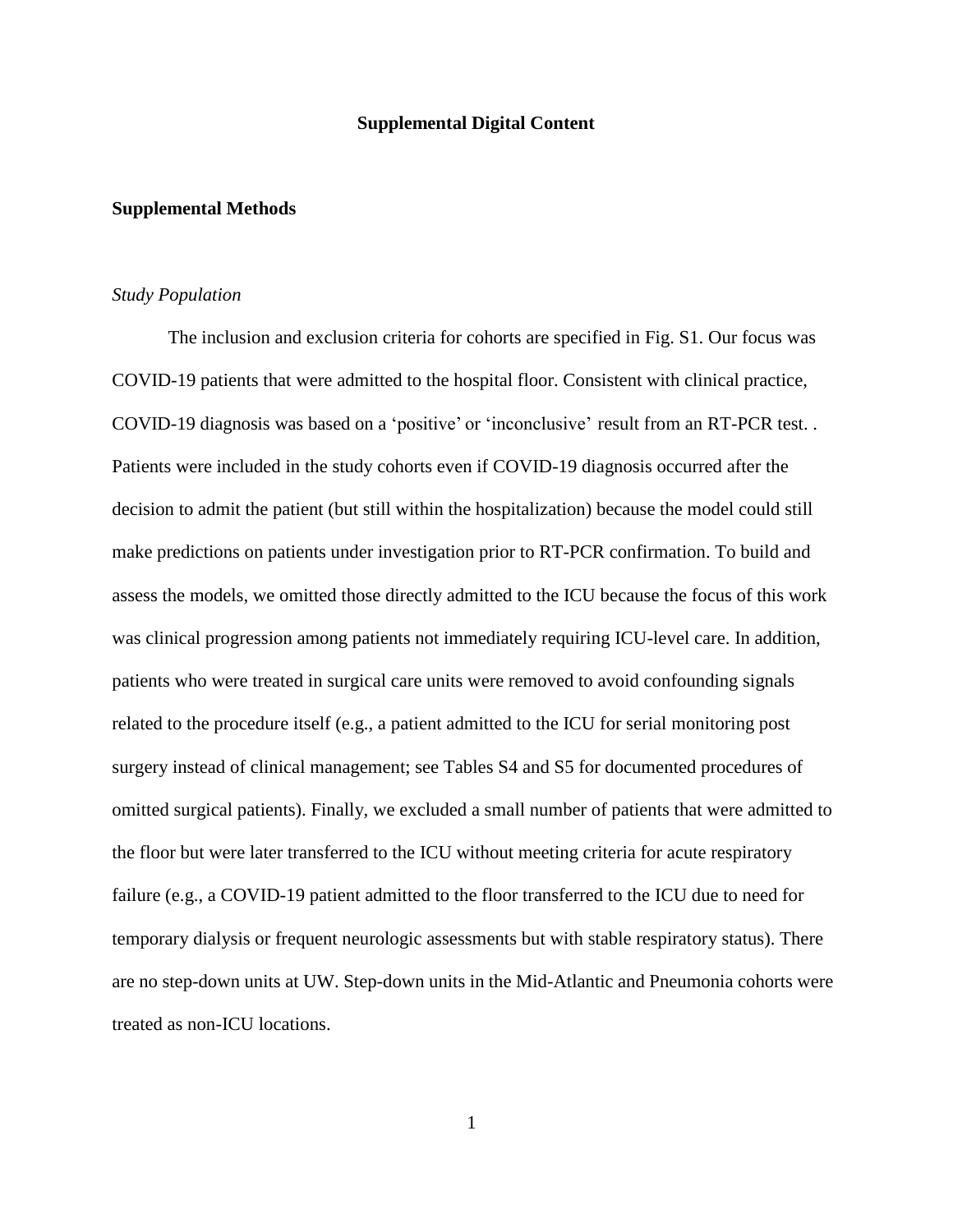The Pneumonia cohort includes patients who presented to the emergency department, were admitted with a diagnosis of pneumonia, and for whom viral or bacterial pneumonia was also listed as a diagnosis at the time of discharge. This cohort represents a population of hospitalized patients at risk for ARF due to respiratory infections other than SARS-CoV-2.

For each included encounter, we extracted a comprehensive collection of vital signs and laboratory test results from the electronic health record. Tables S1, S2, and S3 include a complete list of the markers that we consider in our analysis. In the Mid-Atlantic cohort we did not have chloride and glucose measurements. In the Pneumonia cohort, we did not have lymph %, CRP, LDH, proBNP, or ferritin. We used all observations of these markers between the time of arrival (including time in the emergency department prior to admission) up until the time of discharge. We also collected all respiratory therapies that each patient received, including the type of device (nasal cannula, non-invasive positive pressure ventilation device, and mechanical ventilator) and the level of supplemental oxygen when applicable. Finally, we included the time of discharge or death.

We randomly split the Mid-Atlantic patients into four mutually exclusive groups: a train set (438 encounters, 63 with ARF outcome), tuning set (430 encounters, 55 with ARF outcome), development set (440 encounters, 60 with ARF outcome), and test set (433 encounters, 55 with ARF outcome). We did not split the UW patients into subsets and used that cohort only for validation. Finally, we randomly split the Pneumonia cohort into three distinct groups: a train set (1159 encounters, 48 with ARF outcome), tuning set (1157 encounters, 43 with ARF outcome), and test set (1159 encounters, 47 with ARF outcome).

## *Outcomes and Predictors*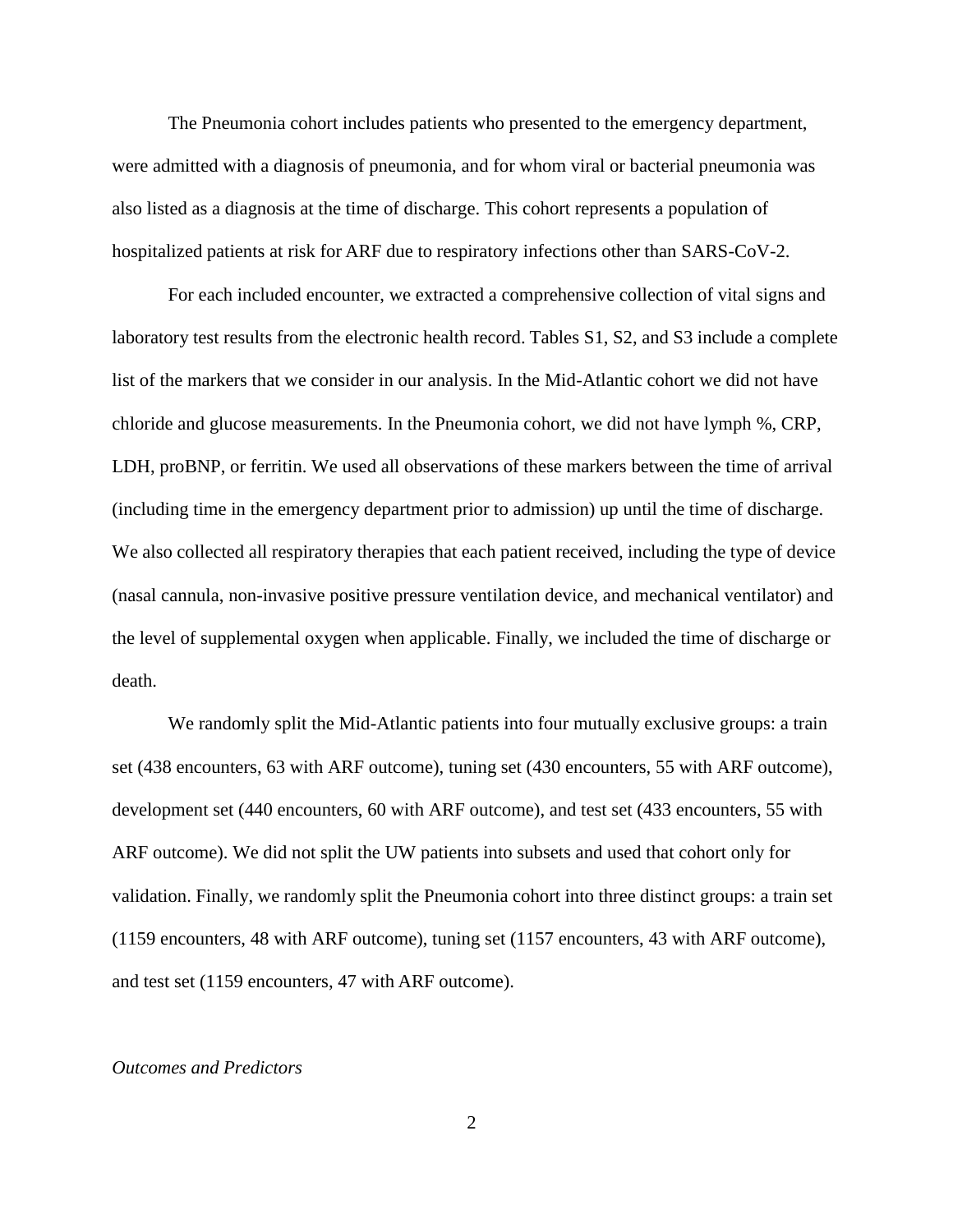The World Health Organization's criteria for severe COVID-19 includes patients that are ever treated with 15 liters/minute or more of supplemental oxygen, a non-invasive positive pressure device, or mechanical ventilator [\(15\).](https://paperpile.com/c/twfeUD/6OtYH) In our cohorts, many patients were placed on 15 liters/min of oxygen during brief sessions with non-MD providers (e.g., physical therapy). To mitigate false positives associated with the routine brief use of escalated therapy for potentially strenuous activities, we required at least one of the following criteria subsequent to the time when the patient is treated with 15 liters/min or more of oxygen: (1) the patient is treated with 15 liters/minute or more of oxygen for more than 8 consecutive hours; (2) the patient is subsequently escalated to 30 liters/minute of oxygen or more; (3) the patient is escalated to an NIPPV device or mechanical ventilator. If the patient was transiently treated with 15 liters/min or more of oxygen and at least one of the above occurred, we considered the onset time of ARF to be when supplemental oxygen was raised to 15 liters/min or more. If none of the additional criteria were met before oxygen was reduced to less than 15 liters/min, but the additional criteria are met later in the same encounter, we considered the onset time to be the later time supplemental oxygen was raised to 15 liters/min or more or they required NIPPV or mechanical ventilation. The Pneumonia cohort does not contain supplemental oxygen levels, so we used the first time a patient is placed on an NIPPV device or a mechanical ventilator as the onset time of respiratory failure. The timing of changes in supplemental oxygen, including NIPPV devices and mechanical ventilation, was included in data collected from EMR flowsheets and procedures information entered into the EMR.

During model development, we used the onset time of ARF to define labels for each hour. For patients that did not develop ARF, each hour was labeled as a negative sample. For patients that do develop ARF, we labeled all hours within 24 hours prior to onset time as positive

3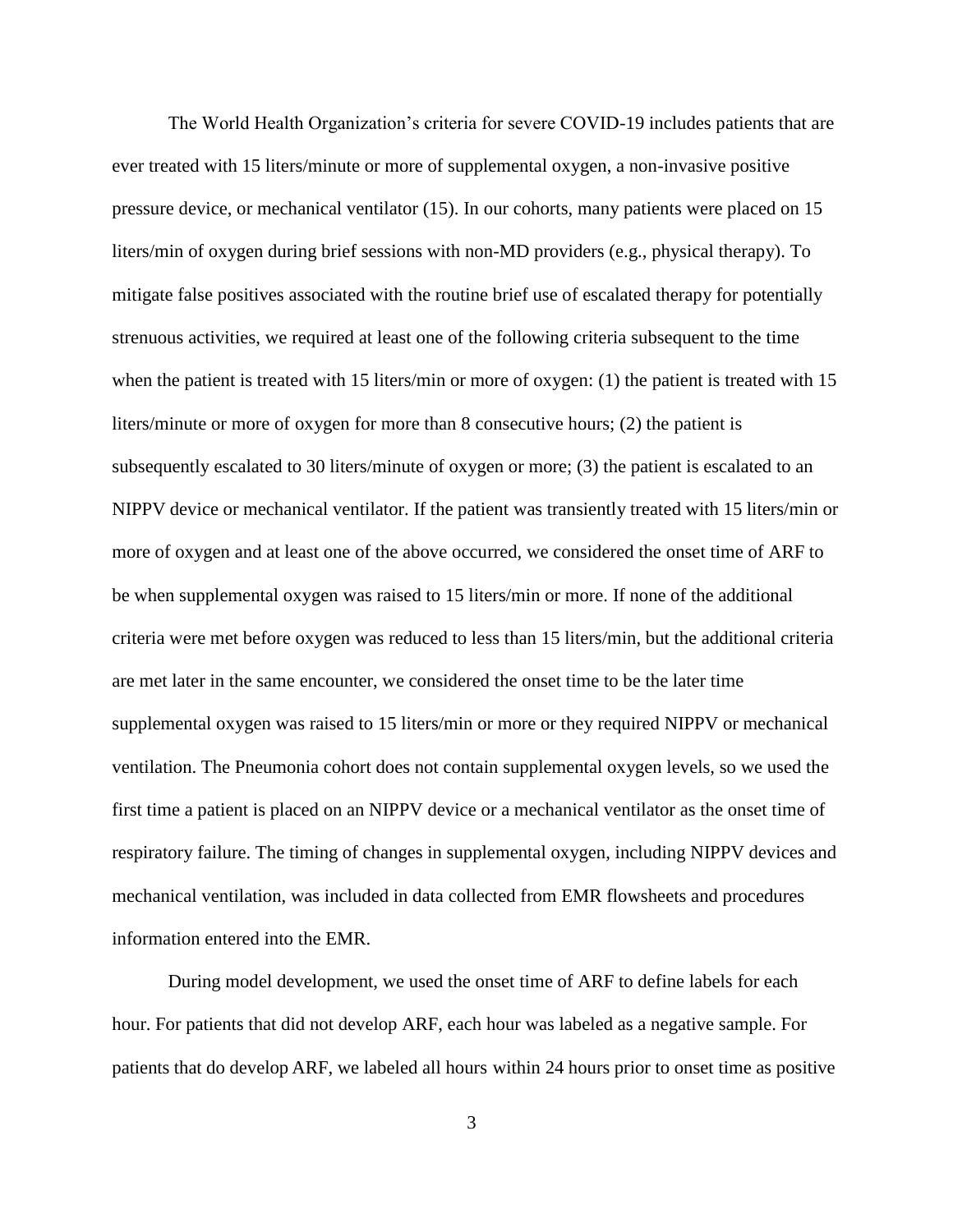samples and all prior hours as negative samples. We refer to the labels assigned to each hour as "hourly labels".

For all markers, we calculated hourly features starting from time of admission using the complete history of each marker up until that time point. For each marker, we calculated the first value recorded during that encounter, the minimum value prior to that timepoint, the maximum value prior to that timepoint, and the latest value. When a marker was not recorded prior to the timepoint, the values of all trajectory features related to that marker were assigned a distinct non-numeric value indicating missingness. We refer to the predictors computed at each hour as "hourly predictors".

# *Model Development*

We fit all models in this paper using gradient boosted decision trees as implemented in the Python xgboost package [\(17\).](https://paperpile.com/c/twfeUD/2xBIe) Gradient boosted trees require a number of hyperparameters to be set prior to learning. Important hyperparameters include: the number of decision trees to include in the ensemble, the depth of each decision tree, the learning rate (this determines the influence that each new tree in the ensemble has on the final output), and the minimum number of samples required to form new leaves during the splitting operation. We used 10-fold cross validation on the train splits and a grid search to determine the hyperparameter configuration that gave best performance. We used the tuning sets to monitor AUC as the model trained. We used "early stopping" to stop the boosting process once the AUC on the tuning set stopped improving for 10 rounds. After training, we performed error analysis and refined our approach, including outcome definition, choice of model inputs, feature representation of inputs, model architecture,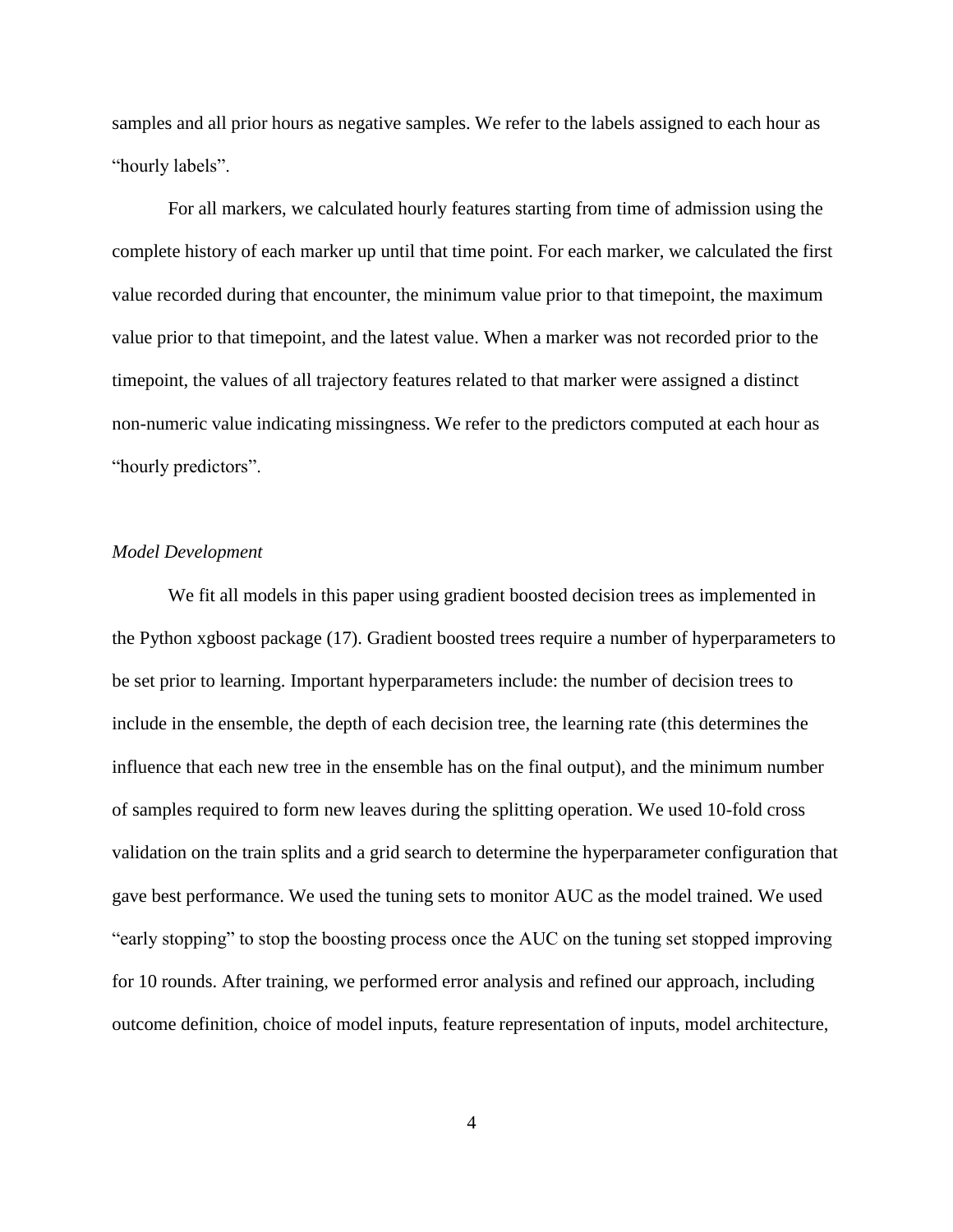and tuning parameters, using the Mid-Atlantic and Pneumonia development sets. We did not examine the test sets until generating the final results presented.

We constructed training samples by subsampling each encounter. We found that including all samples from each encounter caused the model to overfit (the samples collected from a single encounter are strongly correlated). For each negative encounter, we randomly selected a single hour from the encounter and used the hourly predictors at that time as model input and the hourly label as the supervised output. For each positive encounter, we randomly selected a single positive hour (i.e. one within 24 hours of ARF onset), and, if the patient was hospitalized for more than a day, a single negative hour (i.e. one outside of the 24 hour window prior to ARF).

For each marker, we fit three different models. First, we fit a model that uses hourly predictors for all features in the Mid-Atlantic train and tuning sets. Second, we fit a model that uses only the latest value of the marker as input on the Mid-Atlantic train and tuning sets. Finally, to assess the performance and distinguishing characteristics of predictive models specifically derived in patients with COVID-19 compared with general models of respiratory infection, we used hourly predictors for all features, but trained on the Pneumonia train and tuning sets. We refer to these models as the full models, latest-value models, and pneumonia models respectively. We also trained three models that use hourly predictors for all markers: a model trained on the Pneumonia cohort, a model trained on the Mid-Atlantic cohort using markers available in the Pneumonia cohort, and the final ARC model using all markers available in the Mid-Atlantic cohort. Tuning parameters and cross validation performance for the ARC model are shown in Table S8.

#### *Prognostic Value of Markers and Trajectory Data*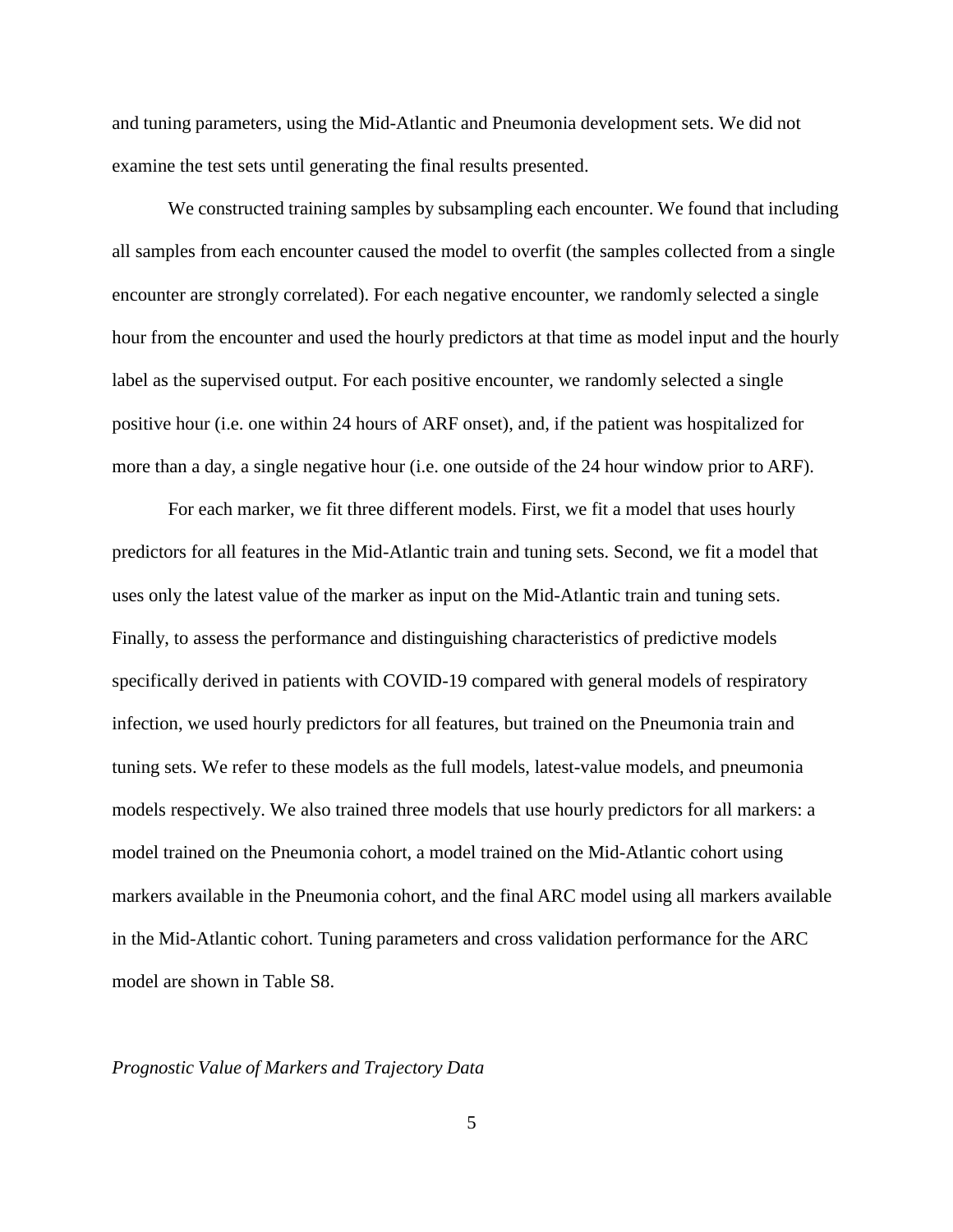We evaluated the discriminative power of each individual marker using the area under the receiver operating characteristic curve (ROC AUC) at the encounter level. We used the models to make hourly predictions, which are scores between 0 and 1 (with values closer to 1 indicating higher risk). For patients that did not develop ARF, we calculated the maximum score for the full encounter. For encounters that did develop ARF, we calculated the maximum score up to 1 hour before the onset of respiratory failure (that is, all true positive encounters were truncated 1 hour prior to onset of ARF). We used the maximum scores for all encounters to compute the ROC AUC. The AUC point estimates and standard errors were computed using bootstrap resampling of encounters (after the models have been fit).

For all validation experiments, we excluded encounters where the patient was still in the hospital at the time of data collection and did not experience ARF outcome (because we could not rule out that the patient experienced ARF later in their hospitalization). We also excluded encounters where the first hourly prediction after admission was already less than 1 hour before ARF onset or after the patient was already discharged from the hospital. After applying these additional exclusions, the pooled validation cohort included 408 encounters from the Mid-Atlantic test set (50 with ARF outcome) and 261 encounters from the UW cohort (25 with ARF outcome).

To demonstrate the importance of incorporating the history and trajectory of each marker instead of the latest value only, we also calculated the ROC AUC for each marker using the latest-value models. We used the same procedure as the full models to compute the maximum score for each encounter.

#### *Comparison to ARF in Other Types of Pneumonia*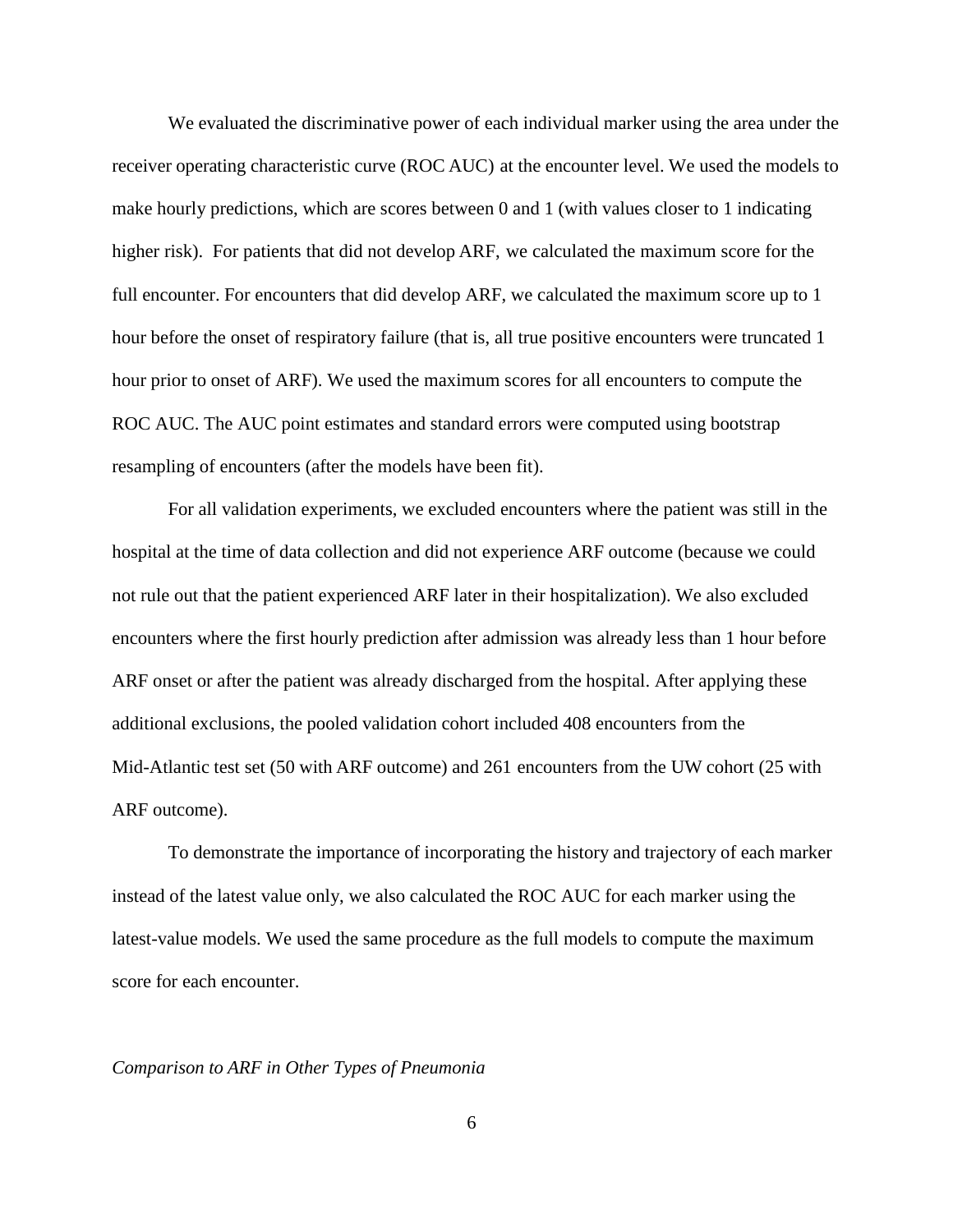To characterize similarities and differences in the specific markers predictive of progression to ARF in COVID-19 versus other forms of respiratory infection, we compared the discriminative power of each marker using the COVID-19 trajectory models and the pneumonia models. In this analysis, we did not include Lymphocyte %, CRP, LDH, Pro-BNP, or ferritin because they were not available in the Pneumonia cohort. We validated both models using the Mid-Atlantic test data, and calculated AUC with bootstrapped standard error estimates using the same encounter-level procedure as above. We also developed two combined models using all markers; the first was trained on the Mid-Atlantic train and tune splits, and the second was trained on the Pneumonia train and tune splits. We validated both models on the Mid-Atlantic test data and the Pneumonia test data by measuring ROC AUC and area under the precision recall curve (PR AUC). Predictions were made for all patients in the Pneumonia cohort, not just for patients who were diagnosed with pneumonia prior to admission.

#### *Assessing Marker Alert Timing Relative to ARF*

To assess timeliness of each marker, we used the output of the full models to define a clinical alert and measured the time between the first alert and the onset of ARF. To ensure sufficient samples, we evaluated timeliness only for markers with an AUC above 0.60 (as measured by the encounter-wise AUC calculations above). We only measured timeliness on true positive patients that did not have an alert at admission because these patients may have already developed severe COVID-19 at time of presentation.

To define an alert for each trajectory model, we chose a score threshold that correctly excluded 75% of the encounters that did not develop ARF (i.e. a 75% specificity). For all true positive encounters (defined as encounters where a given model score has a maximum score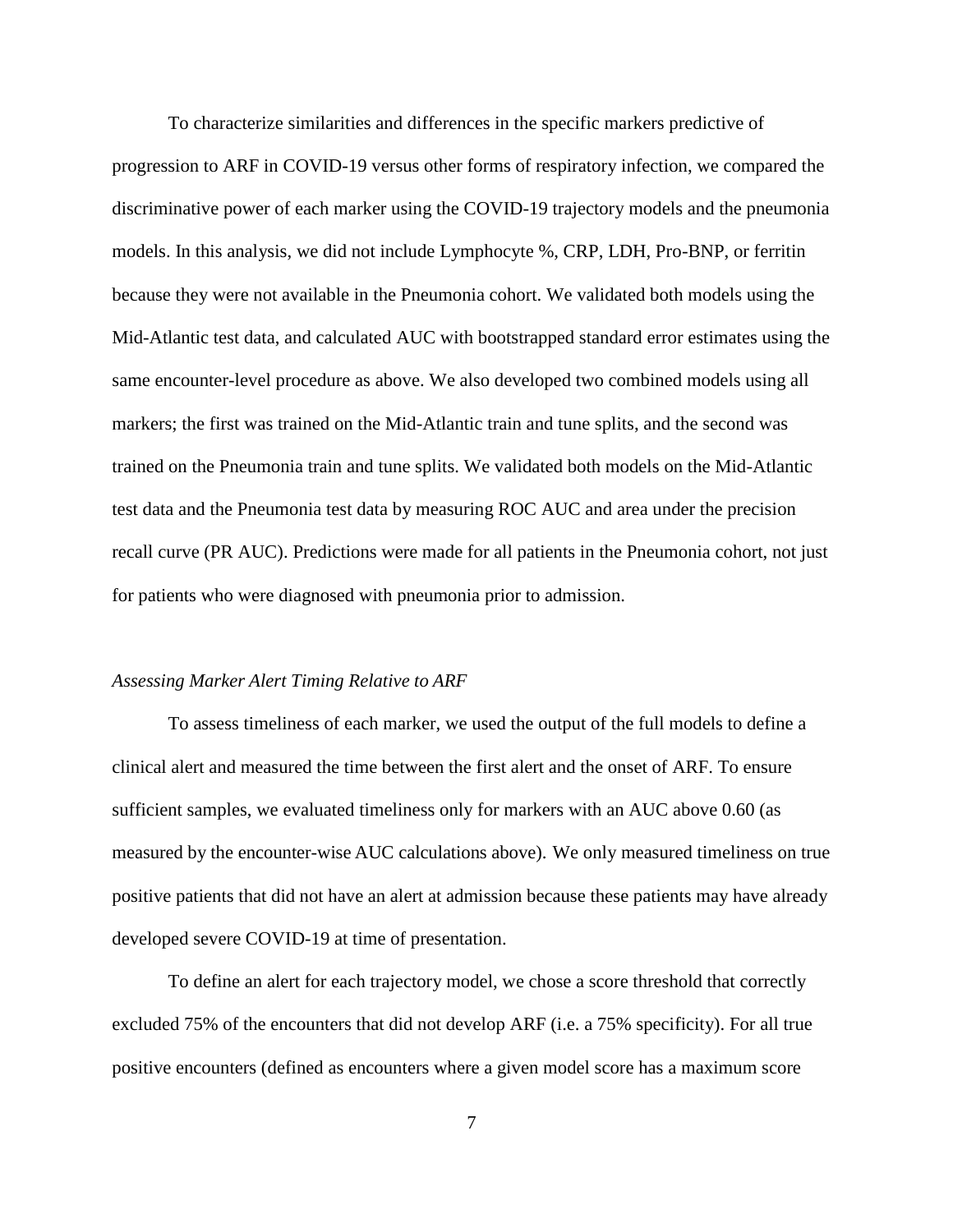above the 75% specificity threshold) without an alert on admit, we calculated the *alert onset* as the first time at which the score crosses the threshold. We calculated the time between alert onset and onset of ARF to assess timeliness. This method did not require knowledge of when the maximum risk score was reached during an encounter, thus only used data collected prior to alert onset time.

# *Prognostic Value of Combining Marker Trajectories*

To assess the benefit gained by jointly considering the trajectory of multiple markers simultaneously to determine risk of ARF, we fit the ARC model using the trajectory predictors for all markers as input. To evaluate ARC, we calculated the maximum score for each encounter (using the entire stay for patients without ARF, and the time prior to onset for patients that develop ARF). We plotted the ROC curve and precision-recall curve, and calculated the area under each curve as a summary of performance. We report performance on an encounter-level because the overall performance of the model in predicting ARF ahead of ARF onset is the most clinically relevant performance. Reporting performance of the individual hourly predictions would require unnecessarily complex statistical analysis to account for dependencies between predictions.

To compare to an existing model, we also plotted the ROC and precision-recall curves using the maximum Modified Early Warning Score (MEWS) for each encounter [\(18\).](https://paperpile.com/c/SJa8mO/r3kKH) In order to calculate MEWS, we converted the Glasgow Coma Score (GCS) in our data to alert/verbal/painful/unresponsive (AVPU) score using the following conversion:  $A = GCS$  15, V  $=$  GCS 11-14, P  $=$  GCS 5-10, U  $=$  GCS 3-4 (19-21).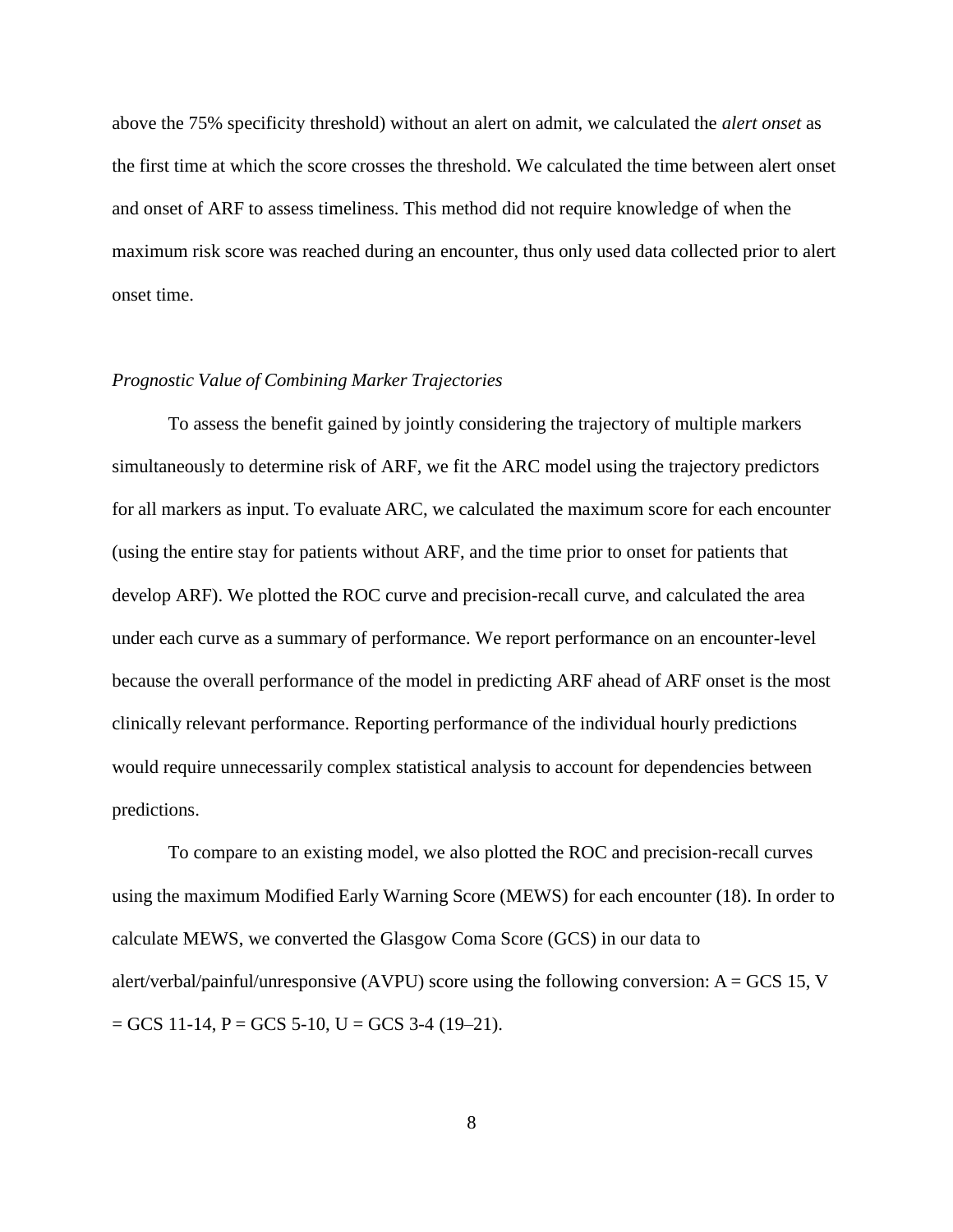We hypothesized that patients who do not meet the criteria for ARF but who receive moderate supplemental oxygen may appear to be at high risk, and so may have a higher rate of false positives than among patients who receive little to no supplemental oxygen. To investigate this hypothesis, we also calculated the ROC AUC using a sequence of increasingly inclusive definitions of patients without ARF. In the least inclusive case, we calculated ROC AUC using patients that develop ARF and those that received no supplemental oxygen. We hypothesized that these two sets of patients will appear most clinically distinct. We then calculated ROC AUC by including patients that received higher levels of supplemental oxygen, but did not meet our criteria for ARF. We hypothesized that patients on higher levels of supplemental oxygen would be increasingly severe and therefore appear more clinically similar to patients that develop ARF.

We used the Python shap package to estimate the effect size of predictors, which allows us to estimate the importance of individual features for each prediction. The score estimates the degree to which a feature contributes to the predicted risk based on concepts from collaborative game theory [\(22\),](https://paperpile.com/c/twfeUD/NwoMu) and has been applied to other applications in biomedicine [\(23\).](https://paperpile.com/c/twfeUD/2nSwu) Using the estimated effect size, we studied the relative importance of markers and their trajectory features in the combined model. We determined the importance of each individual predictor in the model using the average absolute magnitude of the estimated effect size on the test data and visualized the estimated effect sizes of the ten most important predictors.

To characterize the potential clinical impact of ARC, we calculated the times of important events for true positive patients. We calculated alert times using the same technique as when evaluating the timeliness of each marker (i.e. the first time that the model's score rises above a threshold that achieves 75% specificity), the time of ARF onset, and the time of first ICU transfer (if applicable).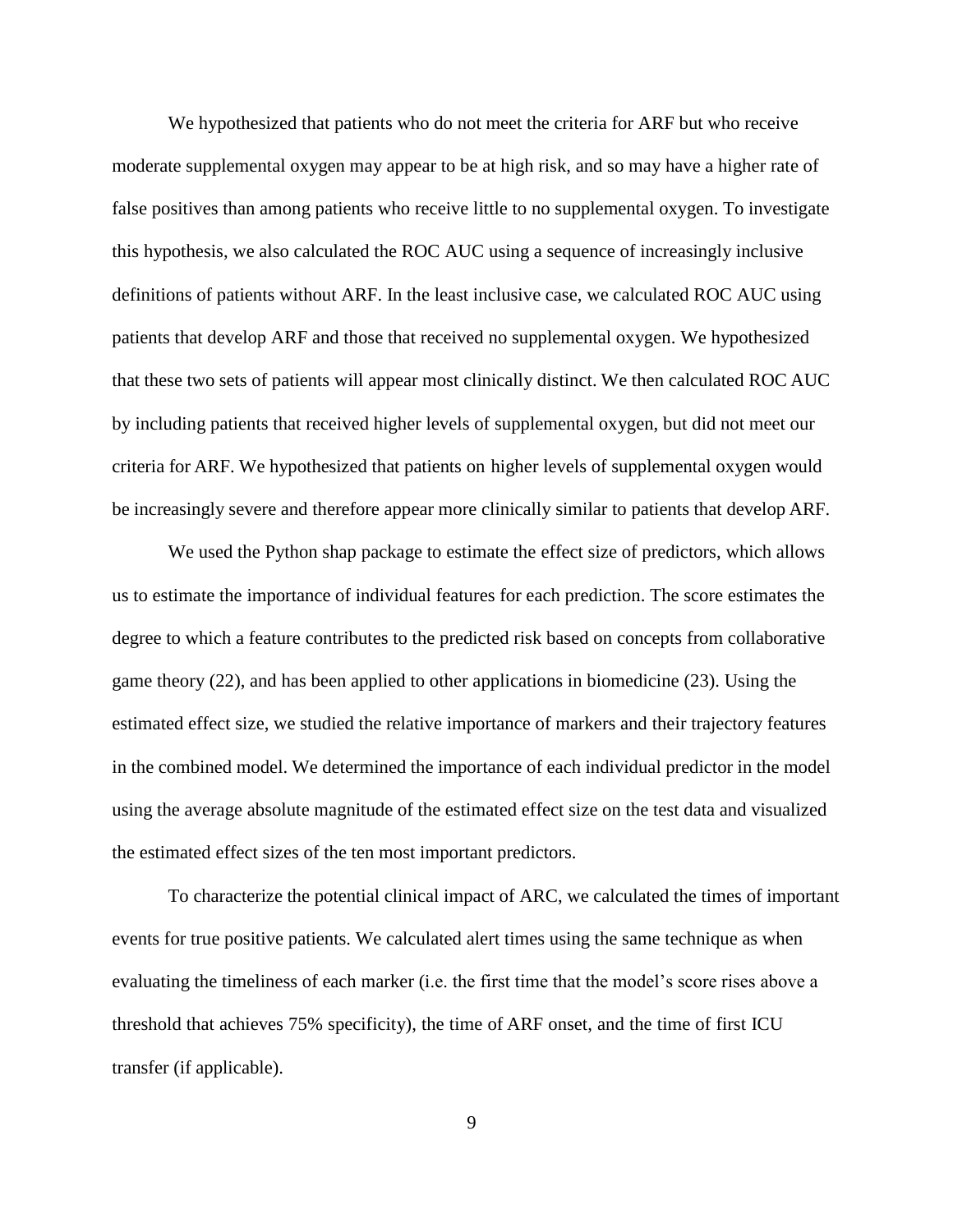

**Fig S1**. Inclusion criteria for Mid-Atlantic and UW cohorts. Flowchart depicts the criteria for defining the Mid-Atlantic cohorts, including the number (percent) of patient encounters excluded by each criterion.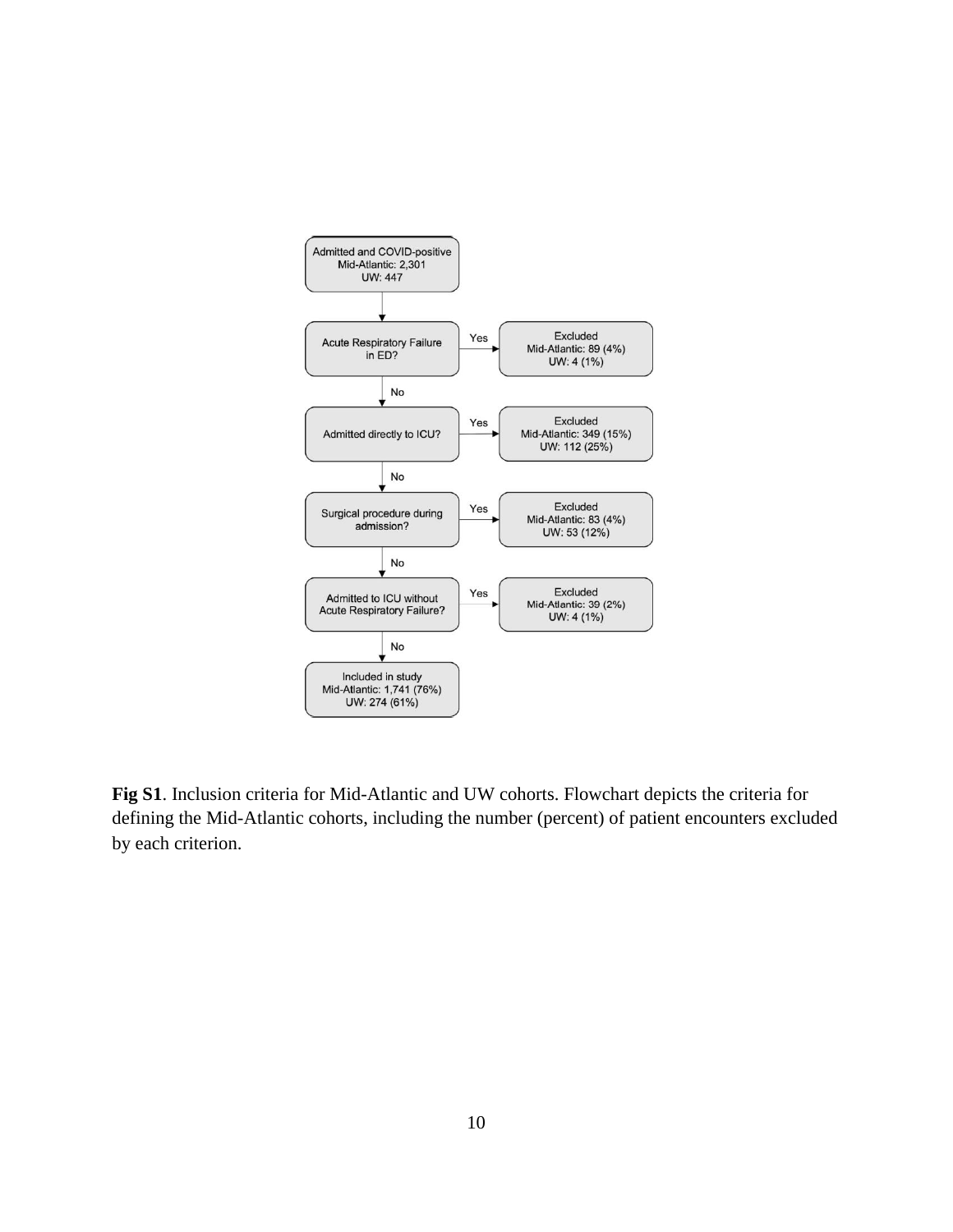| <b>Marker</b>         | <b>Fraction Observed Mean</b> |         | Std. Dev. |
|-----------------------|-------------------------------|---------|-----------|
| BP (Systolic)         | 0.96                          | 123.4   | 23.07     |
| <b>BP</b> (Diastolic) | 0.96                          | 68.56   | 13.52     |
| Resp rate             | 0.96                          | 23.93   | 8.15      |
| Heart rate            | 0.96                          | 88.45   | 18.63     |
| Temperature           | 0.96                          | 98.74   | 1.47      |
| SpO <sub>2</sub>      | 0.96                          | 95.73   | 4.33      |
| GCS                   | 0.54                          | 10.91   | 4.24      |
| <b>BUN</b>            | 0.95                          | 26.46   | 20.88     |
| Calcium               | 0.95                          | 8.47    | 0.72      |
| Chloride              |                               |         |           |
| CO <sub>2</sub>       | 0.95                          | 24.85   | 4.68      |
| Creatinine            | 0.95                          | 1.48    | 1.71      |
| Glucose               |                               |         |           |
| Potassium             | 0.95                          | 4.13    | 0.59      |
| Sodium                | 0.95                          | 140.04  | 6.04      |
| <b>WBC</b>            | 0.96                          | 9.75    | 5.76      |
| Lymph %               | 0.93                          | 14.71   | 10.63     |
| Platelets             | 0.96                          | 266.62  | 140.84    |
| Arterial pH           | 0.31                          | 7.37    | 0.08      |
| PaCO <sub>2</sub>     | 0.31                          | 49.85   | 12.99     |
| PaO <sub>2</sub>      | 0.12                          | 84.87   | 32.8      |
| Lactate               | 0.53                          | 2.22    | 2.27      |
| Troponin              | 0.79                          | 0.25    | 1.59      |
| D-dimer               | 0.83                          | 4.81    | 8.97      |
| <b>CRP</b>            | 0.63                          | 9.51    | 9.14      |
| LDH                   | 0.64                          | 460.1   | 393.77    |
| proBNP                | 0.54                          | 2936.67 | 10078.17  |
| Ferritin              | 0.8                           | 1385.92 | 4584.45   |

| Table S1. Marker summary statistics for Mid-Atlantic cohort |  |  |  |  |
|-------------------------------------------------------------|--|--|--|--|
|-------------------------------------------------------------|--|--|--|--|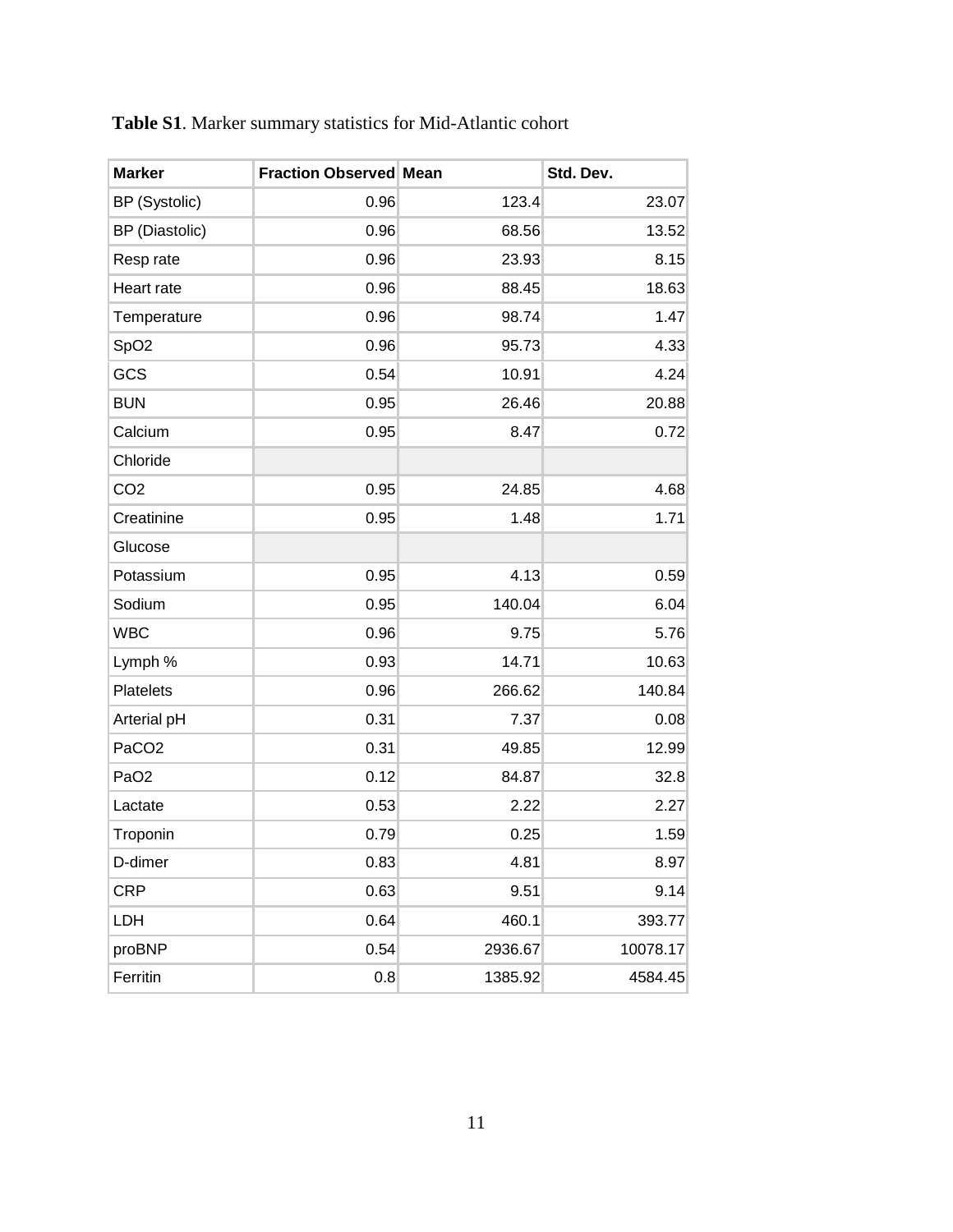| <b>Marker</b>     | <b>Fraction Observed Mean</b> |         | Std. Dev. |
|-------------------|-------------------------------|---------|-----------|
| BP (Systolic)     | 0.99                          | 119.54  | 22.79     |
| BP (Diastolic)    | 0.99                          | 68.99   | 14.82     |
| Resp rate         | 0.99                          | 23.43   | 7.67      |
| Heart rate        | 0.99                          | 91.72   | 18.84     |
| Temperature       | 0.99                          | 98.46   | 1.19      |
| SpO <sub>2</sub>  | 0.99                          | 94.3    | 4.94      |
| GCS               | 0.79                          | 11.55   | 4.25      |
| <b>BUN</b>        | 0.85                          | 31.11   | 22.3      |
| Calcium           | 0.85                          | 8.51    | 0.73      |
| Chloride          | 0.85                          | 101.3   | 5.82      |
| CO <sub>2</sub>   | 0.85                          | 27.5    | 5.4       |
| Creatinine        | 0.85                          | 1.48    | 1.66      |
| Glucose           | 0.85                          | 142.81  | 55.97     |
| Potassium         | 0.85                          | 4.07    | 0.6       |
| Sodium            | 0.85                          | 137.12  | 5.39      |
| <b>WBC</b>        | 0.86                          | 10.8    | 6.67      |
| Lymph %           | 0.73                          | 16.06   | 11.44     |
| Platelets         | 0.85                          | 260.95  | 140.32    |
| Arterial pH       | 0.1                           | 7.38    | 0.08      |
| PaCO <sub>2</sub> | 0.1                           | 52.05   | 13        |
| PaO <sub>2</sub>  | 0.1                           | 85.33   | 58.29     |
| Lactate           | 0.48                          | 1.87    | 1.54      |
| Troponin          | 0.14                          | 0.96    | 4.38      |
| D-dimer           | 0.34                          | 3.16    | 4.66      |
| <b>CRP</b>        | 0.42                          | 9.73    | 9.38      |
| LDH               | 0.42                          | 392.8   | 232.45    |
| proBNP            | 0.46                          | 3394.06 | 8421.49   |
| Ferritin          | 0.33                          | 1091.95 | 2063.17   |

| Table S2. Marker summary statistics for UW cohort |  |  |  |
|---------------------------------------------------|--|--|--|
|---------------------------------------------------|--|--|--|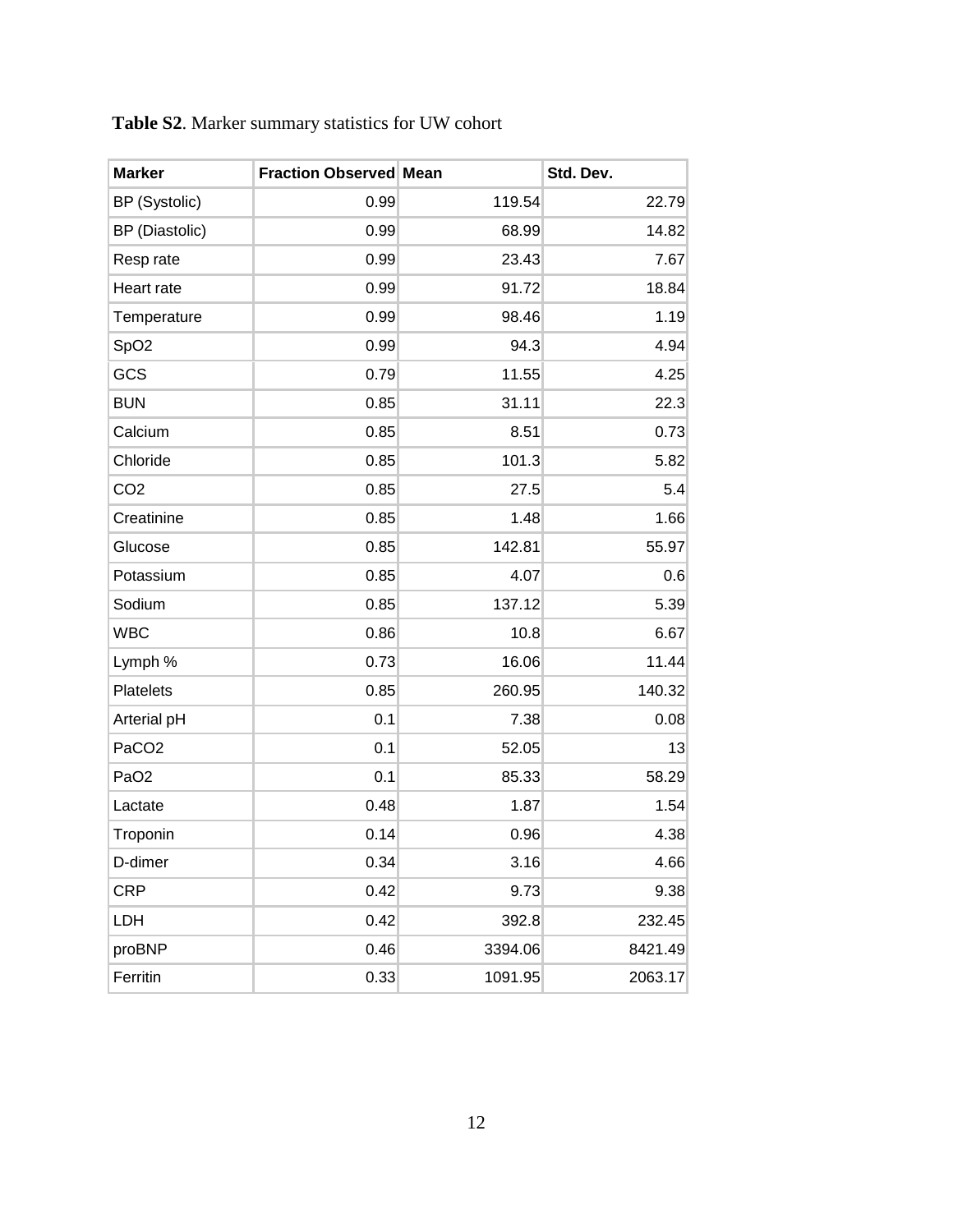| <b>Marker</b>     | <b>Fraction Observed Mean</b> |        | Std. Dev. |
|-------------------|-------------------------------|--------|-----------|
| BP (Systolic)     | 1                             | 125.38 | 23.25     |
| BP (Diastolic)    | 1                             | 68.14  | 14.07     |
| Resp rate         | 1                             | 20.43  | 6.78      |
| Heart rate        | 1                             | 89.08  | 18.91     |
| Temperature       | 1                             | 98.42  | 1.2       |
| SpO <sub>2</sub>  | 1                             | 96.19  | 3.77      |
| GCS               | 0.54                          | 13.36  | 2.79      |
| <b>BUN</b>        | 1                             | 27.03  | 21.52     |
| Calcium           | 1                             | 8.51   | 0.76      |
| Chloride          | 1                             | 100.74 | 6.33      |
| CO <sub>2</sub>   | 1                             | 25.59  | 4.91      |
| Creatinine        | 1                             | 1.59   | 1.67      |
| Glucose           | 1                             | 137.03 | 62.91     |
| Potassium         | 1                             | 4.12   | 0.62      |
| Sodium            | 1                             | 138.72 | 5.19      |
| <b>WBC</b>        | 1                             | 11.03  | 6.39      |
| Lymph %           |                               |        |           |
| Platelets         | 1                             | 240.16 | 129.35    |
| Arterial pH       | 0.24                          | 7.37   | 0.09      |
| PaCO <sub>2</sub> | 0.25                          | 47.07  | 13.99     |
| PaO <sub>2</sub>  | 0.11                          | 105.52 | 59.89     |
| Lactate           | 0.65                          | 2.2    | 2.03      |
| Troponin          | 0.65                          | 0.35   | 3.36      |
| D-dimer           | 0.08                          | 4.85   | 7.06      |
| <b>CRP</b>        |                               |        |           |
| LDH               |                               |        |           |
| proBNP            |                               |        |           |
| Ferritin          |                               |        |           |

**Table S3**. Marker summary statistics for Pneumonia cohort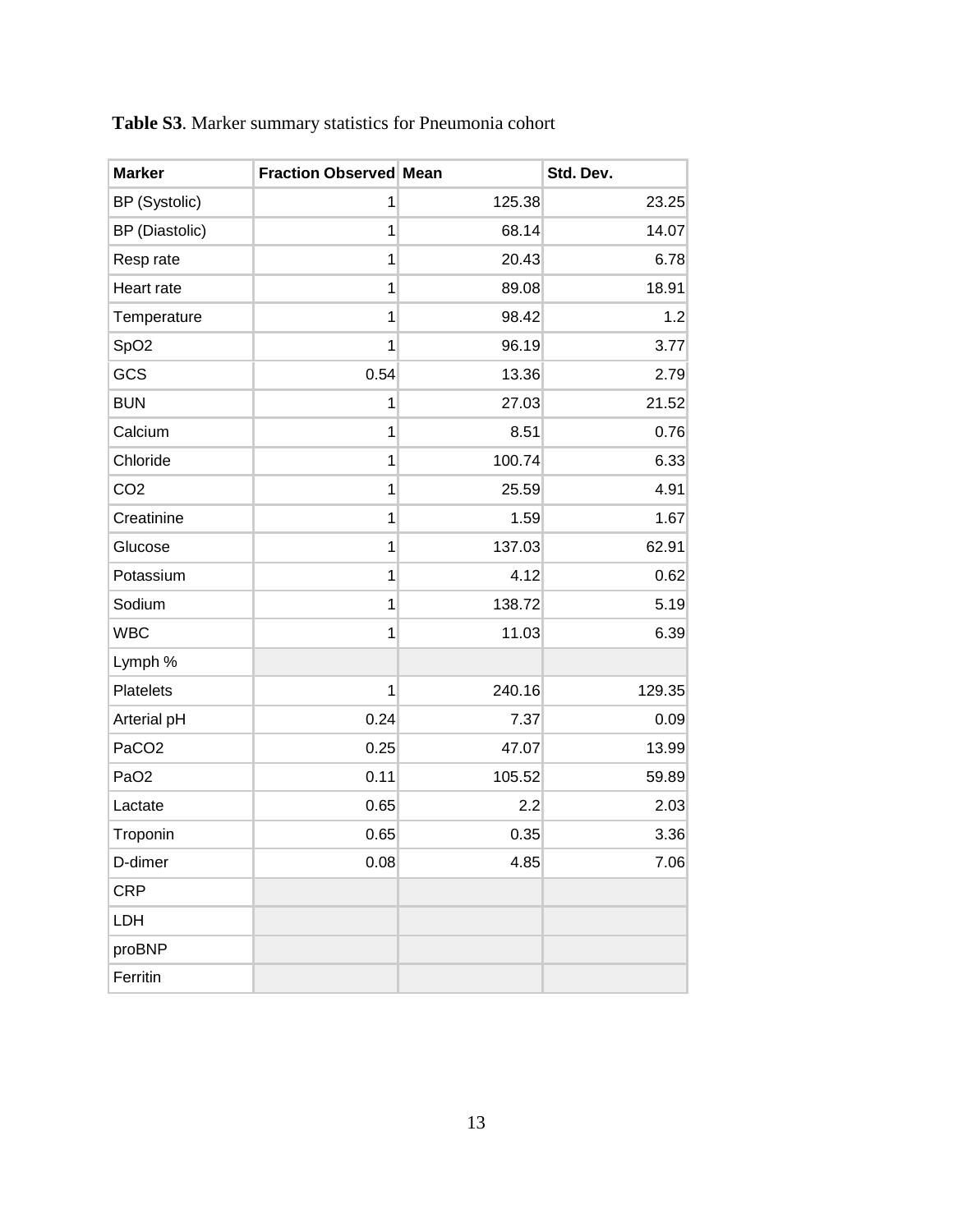**Table S4**. Surgical procedures performed for patients excluded due to surgery from the Mid-Atlantic cohort

| <b>Procedure</b>                                                                                                       | <b>Number of</b><br>encounters |
|------------------------------------------------------------------------------------------------------------------------|--------------------------------|
| EGD (ESOPHAGOGASTRODUODENOSCOPY)                                                                                       | $5\overline{)}$                |
| CREATION, TRACHEOSTOMY, CREATION, GASTROSTOMY, PERCUTANEOUS,<br><b>ENDOSCOPIC</b>                                      | $\overline{4}$                 |
| HEMIARTHROPLASTY, HIP, BIPOLAR                                                                                         | 3                              |
| EGD, WITH PEG TUBE OR PEJ TUBE INSERTION                                                                               | 3                              |
| SALPINGECTOMY, LAPAROSCOPIC                                                                                            | 3                              |
| REPLACEMENT, TRACHEOSTOMY TUBE                                                                                         | $\overline{2}$                 |
| EGD (ESOPHAGOGASTRODUODENOSCOPY), COLONOSCOPY                                                                          | $\overline{2}$                 |
| INCISION AND DRAINAGE, LOWER EXTREMITY                                                                                 | $\overline{2}$                 |
| ERCP (ENDOSCOPIC RETROGRADE CHOLANGIOPANCREATOGRAPHY)                                                                  | $\overline{2}$                 |
| LAPAROTOMY, EXPLORATORY                                                                                                | $\overline{2}$                 |
| CHOLECYSTECTOMY, LAPAROSCOPIC                                                                                          | $\overline{2}$                 |
| REPAIR, LACERATION, FACE, ORIF, FRACTURE, HUMERUS, ORIF, WRIST                                                         | 1                              |
| LAPAROTOMY EXPLORATORY WITH LYSIS OF ADHESIONS                                                                         | 1                              |
| ORIF, FRACTURE, FEMUR                                                                                                  | 1                              |
| AMPUTATION, FOOT, INCISION AND DRAINAGE, LOWER EXTREMITY                                                               | 1                              |
| IRRIGATION AND DEBRIDEMENT, UPPER EXTREMITY                                                                            | 1                              |
| APPENDECTOMY, LAPAROSCOPIC                                                                                             | 1                              |
| HYSTERECTOMY, TOTAL, ABDOMINAL, ROBOT-ASSISTED, WITH BILATERAL<br>SALPINGO-OOPHORECTOMY, ROBOT X PROCEDURE, CYSTOSCOPY | 1                              |
| VITRECTOMY, USING 25-GAUGE INSTRUMENTS                                                                                 | 1                              |
| <b>WOUND EXPLORATION</b>                                                                                               | 1                              |
| INSERTION, ELECTRODE LEAD, TEMPORARY TRANSVENOUS PACING                                                                | 1                              |
| <b>BRONCHOSCOPY, RIGID</b>                                                                                             | 1                              |
| REPAIR, ANEURYSM, ARTERY, FEMORAL                                                                                      | 1                              |
| LOWER EXTREMITY IRRIGATION AND DEBRIDEMENT, SKIN GRAFT SPLIT<br><b>THICKNESS</b>                                       | 1                              |
| TRACHEOSTOMY, LARYNGOSCOPY DIRECT, BRONCHOSCOPY FLEXIBLE                                                               | 1                              |
| INSERTION, TROCHANTERIC NAIL, FEMUR, PROXIMAL                                                                          | 1                              |
| EGD, WITH ENTERAL STENT INSERTION                                                                                      | 1                              |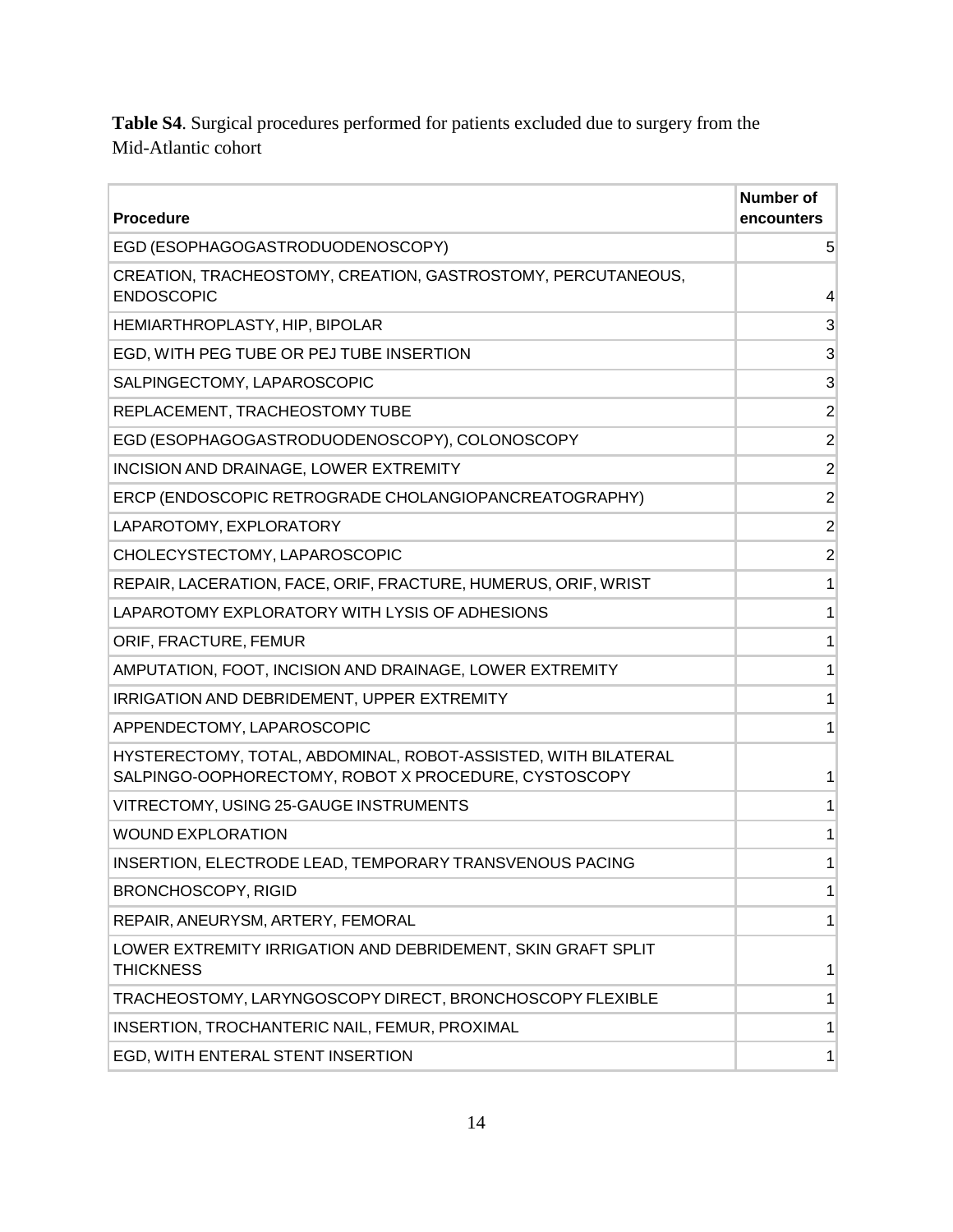| AMPUTATION, FOOT, TRANSMETATARSAL, ANGIOGRAM, LOWER EXTREMITY,<br>WITH ANGIOPLASTY AND STENT INSERTION                                                                          |   |
|---------------------------------------------------------------------------------------------------------------------------------------------------------------------------------|---|
| ORIF, FRACTURE, CLAVICLE                                                                                                                                                        |   |
| REVISION, ARTIFICIAL URINARY SPHINCTER, CYSTOSCOPY                                                                                                                              |   |
| EXTREMITY FREE FLAP MICROVASCULAR                                                                                                                                               | 1 |
| CYSTOSCOPY, WITH URETERAL STENT INSERTION                                                                                                                                       | 1 |
| INCISION AND DRAINAGE, LUMBAR REGION                                                                                                                                            | 1 |
| LAPAROTOMY EXPLORATORY                                                                                                                                                          | 1 |
| ORIF, ANKLE, EXTERNAL FIXATION, LOWER EXTREMITY, IRRIGATION AND<br>DEBRIDEMENT, LOWER EXTREMITY                                                                                 | 1 |
| CHOLECYSTECTOMY LAPAROSCOPIC                                                                                                                                                    |   |
| CREATION, TRACHEOSTOMY, CREATION, GASTROSTOMY, PERCUTANEOUS,<br>ENDOSCOPIC, INSERTION, GASTROSTOMY TUBE, LAPAROSCOPIC                                                           | 1 |
| RECTAL ABSCESS IRRIGATION & DEBRIDEMENT (I&D)                                                                                                                                   |   |
| AMPUTATION, ABOVE KNEE                                                                                                                                                          |   |
| ARTERIOVENOUS FISTULOGRAM WITH VENOUS ANGIOPLASTY                                                                                                                               | 1 |
| MICROLARYNGOSCOPY, SUSPENSION, SIMPLE, BRONCHOSCOPY, RIGID,<br>DILATION, LARYNX AND TRACHEA                                                                                     |   |
| LAMINECTOMY, DECOMPRESSIVE, SPINE, LUMBAR, WITH FUSION USING<br><b>INSTRUMENTATION</b>                                                                                          |   |
| INCISION AND DRAINAGE, WOUND, TORSO                                                                                                                                             |   |
| THORACENTESIS INTERVENTIONAL                                                                                                                                                    |   |
| IRRIGATION AND DEBRIDEMENT, SHOULDER                                                                                                                                            |   |
| FISTULOGRAM, ARTERIOVENOUS                                                                                                                                                      |   |
| CLOSED REDUCTION, HIP, WITH PERCUTANEOUS PINNING                                                                                                                                | 1 |
| BRONCHOSCOPY, BRONCHOSCOPY, WITH BRONCHOALVEOLAR LAVAGE,<br>BRONCHOSCOPY, WITH TRANSBRONCHIAL BIOPSY                                                                            | 1 |
| ULTRASOUND, UPPER GI TRACT, ENDOSCOPIC                                                                                                                                          |   |
| ULTRASOUND, UPPER GI TRACT, ENDOSCOPIC, WITH ANESTHETIC AGENT<br>INJECTION AROUND CELIAC PLEXUS OR CELIAC PLEXUS NEUROLYSIS, FINE<br>NEEDLE ASPIRATION BIOPSY, WITH US GUIDANCE |   |
| SIGMOIDOSCOPY, FLEXIBLE                                                                                                                                                         | 1 |
| ENDARTERECTOMY, FEMORAL                                                                                                                                                         | 1 |
| <b>BRONCHOSCOPY</b>                                                                                                                                                             | 1 |
| PROSTATECTOMY, RETROPUBIC, RADICAL                                                                                                                                              | 1 |
| INSERTION, CATHETER, HEMODIALYSIS, TUNNELED                                                                                                                                     | 1 |
| DILATATION AND EVACUATION (D&E)                                                                                                                                                 | 1 |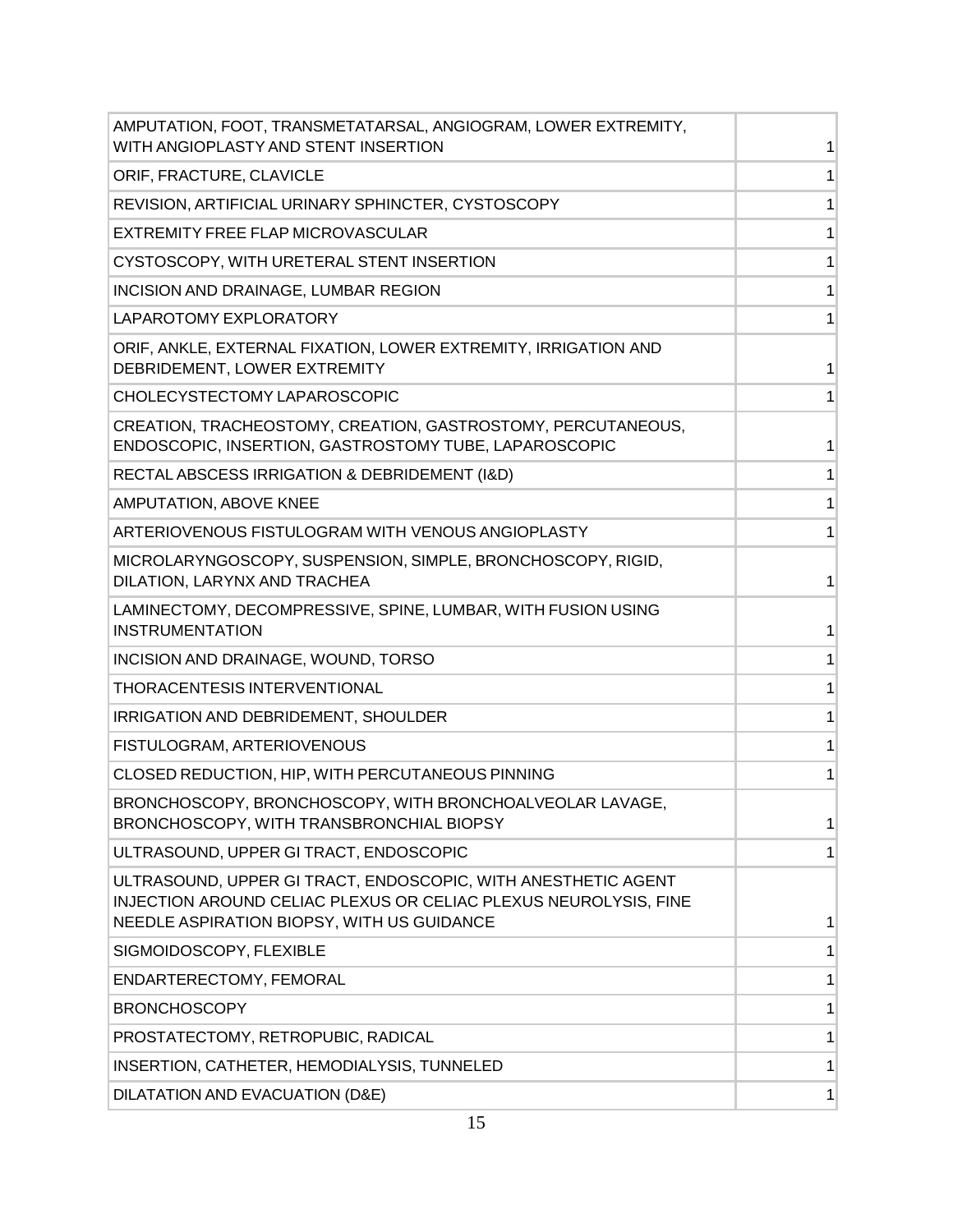| <b>WOUND CLOSURE</b>                                                                                                                                      | 1 |
|-----------------------------------------------------------------------------------------------------------------------------------------------------------|---|
| MICROLARYNGOSCOPY, SUSPENSION                                                                                                                             |   |
| FREE FLAP REVISION/RETURN, FOOT DEBRIDEMENT, SKIN GRAFT SPLIT<br><b>THICKNESS</b>                                                                         | 1 |
| <b>CREATION, TRACHEOSTOMY</b>                                                                                                                             | 1 |
| ORIF, FRACTURE, PHALANX, FINGER                                                                                                                           | 1 |
| ANGIOGRAM, VISCERAL VESSEL, SELECTIVE                                                                                                                     |   |
| AMPUTATION, TOE, INCISION AND DEBRIDEMENT, FOOT                                                                                                           |   |
| BRONCHOSCOPY, WITH TRACHEOSTOMY CREATION AND PEG TUBE INSERTION                                                                                           | 1 |
| INCISION AND DEBRIDEMENT, HAND, ORIF, FRACTURE, HAND                                                                                                      | 1 |
| CORPECTOMY, SPINE, CERVICAL, ANTERIOR APPROACH, WITH<br><b>INSTRUMENTATION</b>                                                                            | 1 |
| COLONOSCOPY CASE CART                                                                                                                                     | 1 |
| CREATION, CHOLECYSTOSTOMY, PERCUTANEOUS                                                                                                                   | 1 |
| FASCIOTOMY, DECOMPRESSIVE, FOR COMPARTMENT SYNDROME                                                                                                       | 1 |
| CREATION, TRACHEOSTOMY, LARYNGOSCOPY, DIRECT, BRONCHOSCOPY,<br><b>FIBEROPTIC</b>                                                                          |   |
| HEMICOLECTOMY, RIGHT, LAPAROTOMY                                                                                                                          | 1 |
| COLECTOMY, LAPAROSCOPIC, EXAM UNDER ANESTHESIA, RECTUM, INSERTION,<br>SETON STICH, FOR ANAL FISTULA, INCISION AND DRAINAGE, ABSCESS,<br><b>PERIRECTAL</b> | 1 |
| LAPAROTOMY                                                                                                                                                | 1 |
| COLONOSCOPY                                                                                                                                               | 1 |
| INCISION AND DRAINAGE, UPPER EXTREMITY                                                                                                                    | 1 |
| <b>CLOSED REDUCTION, HIP</b>                                                                                                                              | 1 |
| REMOVAL, CATHETER, HEMODIALYSIS, TUNNELED                                                                                                                 | 1 |
| EYE RUPTURED GLOBE REPAIR                                                                                                                                 | 1 |
| HYSTERECTOMY, TOTAL, ABDOMINAL                                                                                                                            |   |
| ARTHROPLASTY, KNEE, TOTAL                                                                                                                                 |   |
| HYSTERECTOMY, TOTAL, ABDOMINAL, ROBOT-ASSISTED, WITH STAGING AND<br>LYMPHADENECTOMY, ROBOT X PROCEDURE                                                    | 1 |
| HYSTERECTOMY, TOTAL, ABDOMINAL, LAPAROTOMY, EXPLORATORY, PEDIATRIC                                                                                        | 1 |
| EGD (ESOPHAGOGASTRODUODENOSCOPY) CASE CART                                                                                                                | 1 |
| PARATHYROIDECTOMY                                                                                                                                         | 1 |
| SIGMOIDOSCOPY FLEXIBLE, EGD (ESOPHAGOGASTRODUODENOSCOPY)                                                                                                  | 1 |
| <b>CLOSED REDUCTION, ELBOW</b>                                                                                                                            | 1 |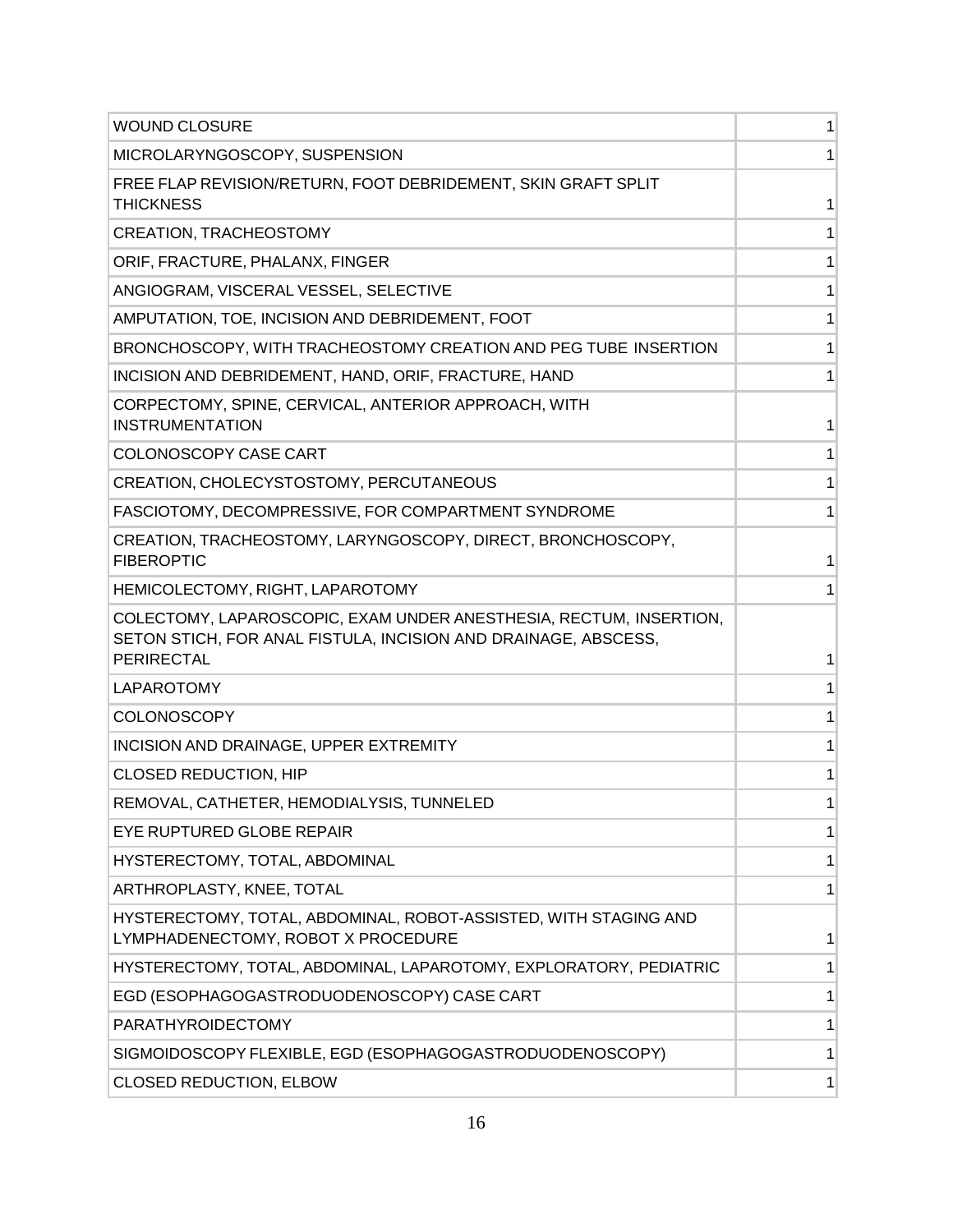| DILATION AND EVACUATION, UTERUS, EXAM UNDER ANESTHESIA                                |  |
|---------------------------------------------------------------------------------------|--|
| REPLACEMENT, GASTROSTOMY TUBE                                                         |  |
| REPAIR, ARTERY, FEMORAL                                                               |  |
| AMPUTATION, BELOW KNEE                                                                |  |
| AMPUTATION, TOE                                                                       |  |
| DISCECTOMY, DECOMPRESSIVE, SPINE, CERVICAL, POSTERIOR APPROACH,<br><b>WITH FUSION</b> |  |
| EXAM UNDER ANESTHESIA, CLOSURE, WOUND, ABDOMINAL                                      |  |
| RIGHT HEART CATHETERIZATION                                                           |  |
| <b>INSERTION, GASTROSTOMY TUBE, PERCUTANEOUS</b>                                      |  |
| EXPLORATION, WOUND, LOWER EXTREMITY                                                   |  |
| INCISION AND DEBRIDEMENT, FOOT, SKIN GRAFT SPLIT THICKNESS                            |  |
| ORIF, WRIST                                                                           |  |
| EGD, WITH PEG TUBE INSERTION                                                          |  |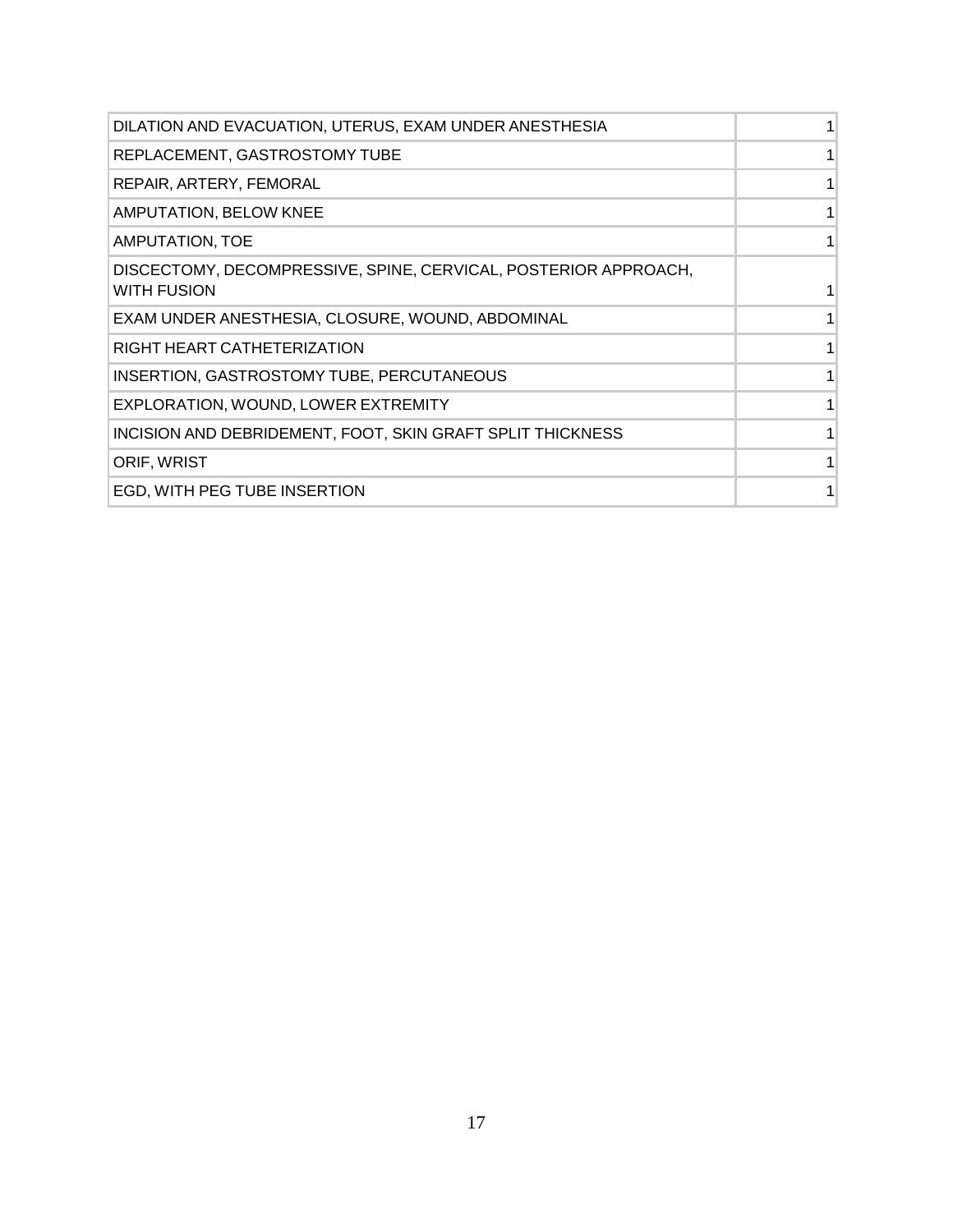**Table S5**. Surgical procedures performed for patients excluded due to surgery from the UW cohort

| <b>Procedure</b>                                                                                                             | <b>Number of</b><br>encounters |
|------------------------------------------------------------------------------------------------------------------------------|--------------------------------|
| CYSTOSCOPY EVAC FULGARATION                                                                                                  |                                |
| CYSTOLITHOLAPAXY / LASER LITHOTRIPSY / SUPRAPUBIC TUBE EXCHANGE<br>(CYSTOSCOPY/URETEROSCOPY/LASER LITHOTRIPSY (ENDO)         | 1                              |
| RIGHT UPPER EXTREMITY FISTULAGRAM via FEMORAL VEIN PUNCTURE<br>(ANGIOGRAM/AORTOGRAM/ANGIOPLASTY (VASC))                      | 1                              |
| MICRO DIRECT LARYNGOSCOPY, BRONCHOSCOPY (MICROLARYNGOSCOPY,<br>BRONCHOSCOPY/TRACH)                                           |                                |
| <b>LEFT ANKLE ORIF</b>                                                                                                       |                                |
| RIGHT TIBIAL NAIL (TIB/FIB IM NAIL (INS/EX/DYNAM))                                                                           | 1                              |
| L1 CORPECTOMY (SPINE THORAC-LUMB LATERAL ANTERIOR APPROACH (ORTHO)                                                           | 1                              |
| RIGHT TRANSMETATARSAL AMPUTATION (FOOT/ANK AMPUTATION (W/ STSG))                                                             | 1                              |
| RIGHT LEG I D (TIB/FIB SOFT TIS/I&D/STSG/ VAC I&D WOUND LOWER EXTREMITY)                                                     | 1                              |
| REVISION LOOP COLOSTOMY / POSS ENDOSCOPIC COLOSTOMY +<br>LAPAROSCOPY + LAPAROTOMY (LAPAROSCOPIC COLECTOMY)                   | 1                              |
| C2 PSIF + C1 LAMINECTOMY (SPINE CERVICAL POSTERIOR (NEURO) w/ & w/o USS)                                                     |                                |
| UNILATERAL INTERHEMISPHERIC COLLOID CYST RESECTION APPROACH / POSS<br>EXTERNAL VENTRICULAR DRAIN (CRANIOTOMY / RESECT TUMOR) | 1                              |
| CRPP POSTERIOR PELVIC RING (ACET/PELV/HIP PINS / SI SCREWS / EXT FIX<br><b>ACETABUL)</b>                                     | 1                              |
| LEFT CAROTID ENDARTERECTOMY (CAROTID ENDARTERECTOMY)                                                                         | 1                              |
| PARS PLANA VITRECTOMY/ TUBE EXPLANT (PARS PLANA VITRECTOMY<br>/MEMBRANE/SILICONE (incl COR)                                  | 1                              |
| T11 - L3 PSIF / T12 - L1 LAMINECTOMY POSS COSTOTRANSVERS (SPINE<br>THORAC-LUMB POST without USS (ORTHO))                     |                                |
| C2-T5 PSIF REVISION (SPINE THORAC-LUMB POST w/ FUSION / USS (ORTHO))                                                         |                                |
| APPENDECTOMY LAPAROSCOPY# (APPENDECTOMY LAPAROSCOPY)                                                                         | 1                              |
| OPEN GASTROSTOMY (EXPLORATORY LAPAROTOMY)                                                                                    | 1                              |
| I D RIGHT LEG + VAC CHANGE (TIB/FIB SOFT TIS/I&D/STSG/ VAC I&D WOUND<br><b>LOWER EXTREMITY)</b>                              | 1                              |
| LIVER TRANSPLANT (LIVER TRANSPLANT)                                                                                          | 1                              |
| LEFT BKA STUMP WASHOUT WITH POSSIBLE REVISION (AMPUTATION--U.E./L.E.<br>(VASC)                                               | 1                              |
| ORIF RIGHT HIP/ POSS ORIF RIGHT HUMERUS (HUMERUS--DISTAL--ORIF / PERC                                                        | 1                              |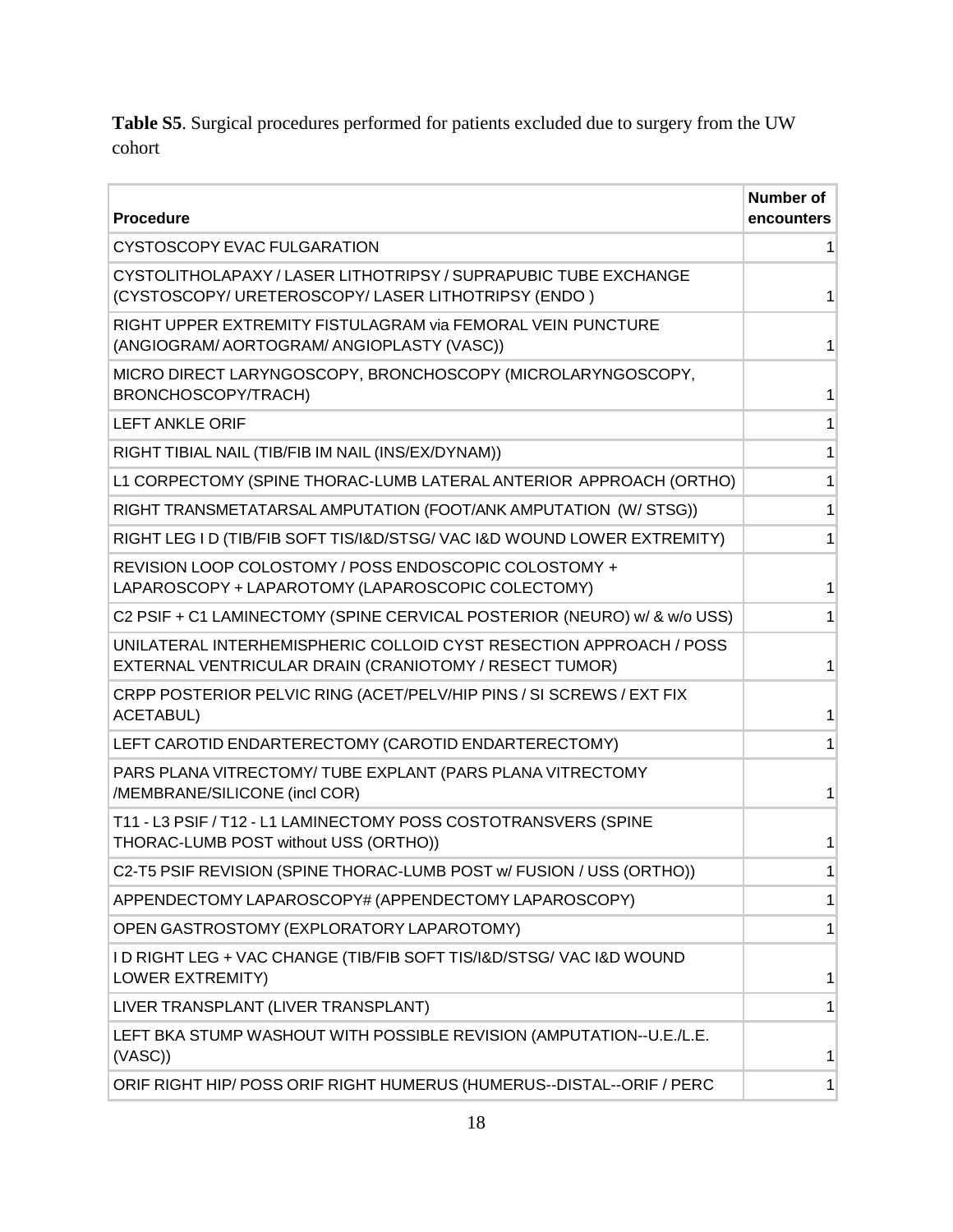| PIN / BONE GRAFT)                                                                                                                        |  |
|------------------------------------------------------------------------------------------------------------------------------------------|--|
| LEFT ABOVE-KNEE AMPUTATION (AMPUTATION--U.E./L.E. (VASC))                                                                                |  |
| LEFT LOWER EXTREMITY FEMORAL TIBIA BYPASS WITH VEIN (BYPASS GRAFT<br>FEMORAL-TIBIAL (VASC))                                              |  |
| FEMUR IM NAIL / RIGHT (FEMUR IM NAIL (INS/EXCH/DYNAM))                                                                                   |  |
| EXPLORATION OF FUSION / L2-L3 TLIF / EXTENSION OF FUSION TO T11 / T10<br>VERTEBROPLASTY (SPINE THORAC-LUMB POST w/ FUSION / USS (NEURO)) |  |
| I D RIGHT KNEE WITH POLY EXCHANGE (KNEE/PATELLA SOFT TIS/ I&D/VAC)                                                                       |  |
| AAP-- PEG TUBE (AAP--ENDOSCOPY--TO BE DONE IN 8MB ENDOSCOPY SUITE)                                                                       |  |
| MICRODIRECT LARYNGOSCOPY W/TRACH STOMA REVISION<br>(MICROLARYNGOSCOPY, BRONCHOSCOPY/DILITATION)                                          |  |
| LEFT LEG ANGIOGRAM WITH INTERVENTION (ANGIOGRAM/ AORTOGRAM/<br>ANGIOPLASTY (VASC))                                                       |  |
| RIGHT THIGH DPC (FEMUR SOFT TIS/ I&D/ STSG/ VAC/ QUADRIC EPSPLASTY)                                                                      |  |
| CYSTOSCOPY; CLOT EVACUATION; BLADDER FULGERATION (BLADDER TUMOR<br>TRANSURETHRAL RESECTION)                                              |  |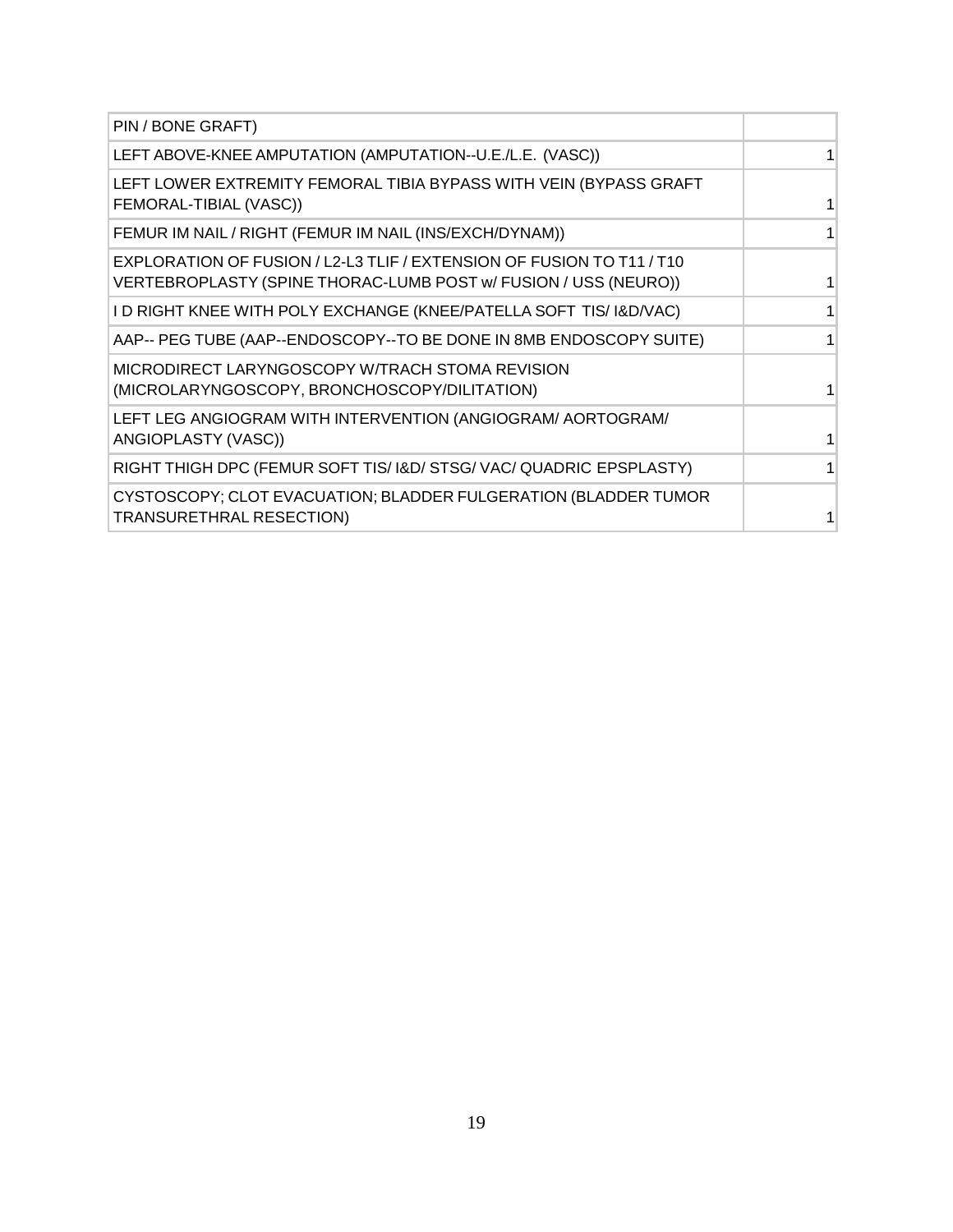# **Table S6**. Sampling density for key markers

|                                                         | Mid-Atlantic | UW  |
|---------------------------------------------------------|--------------|-----|
| Median time between measurements (hours)                |              |     |
| Supplemental oxygen                                     | 2.7          | 3.7 |
| SpO <sub>2</sub>                                        | 3.8          | 3.7 |
| Respiratory rate                                        | 3.8          | 4.1 |
| Median time between new data and model prediction (min) | 25           | 29  |